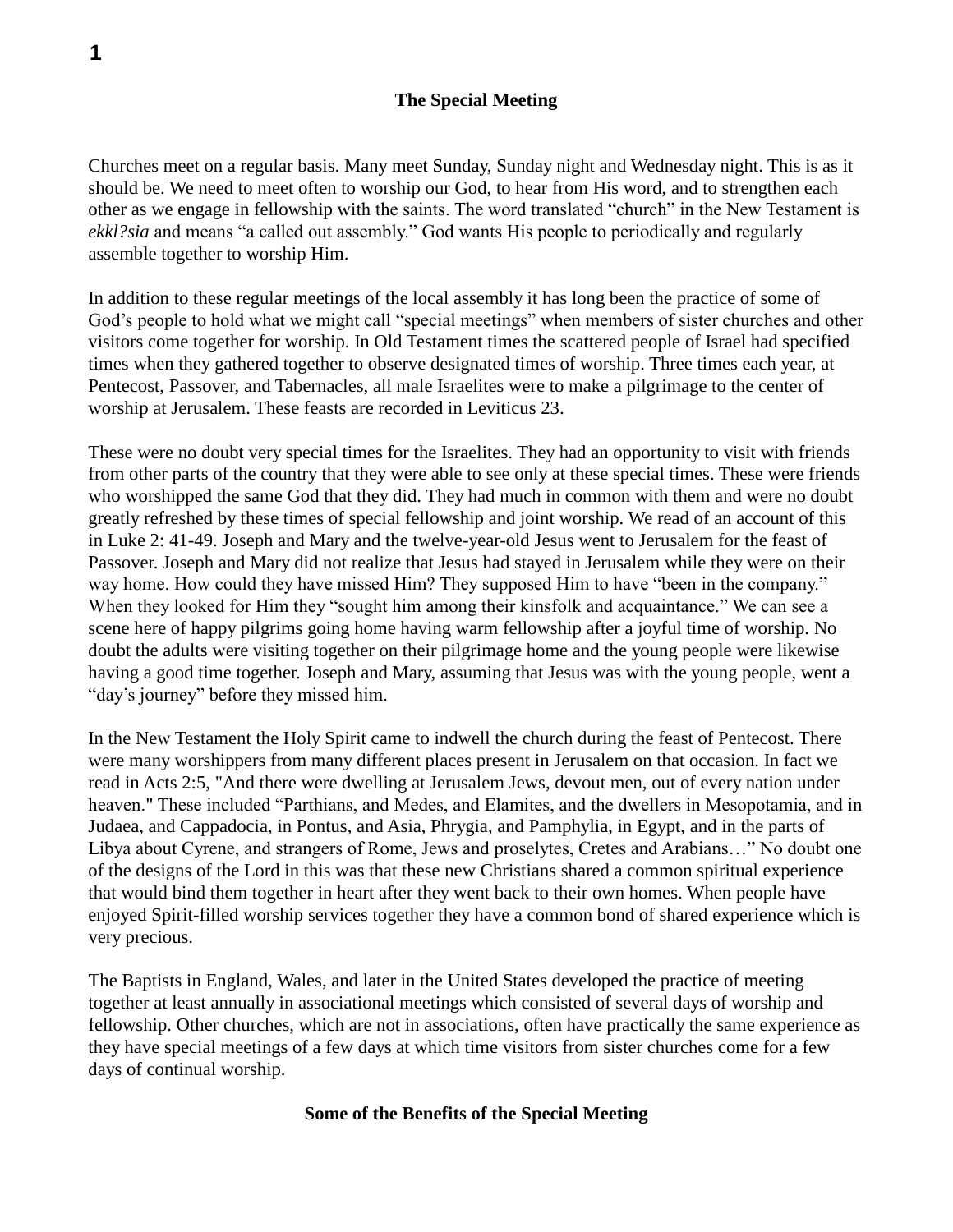One of the major benefits to a local church of hosting a special meeting is to have the opportunity of **exercising hospitality**. The Scriptures make plain that extending hospitality is a central feature of Christian practice. We are exhorted in Hebrews 13:2, "Be not forgetful to entertain strangers: for thereby some have entertained angels unawares." The word translated "entertain" means "to be a host; lodge; entertain." A further exhortation is found in Romans 12:13, "Distributing to the necessity of saints; given to hospitality." The word translated "distributing" means "to share with others." The word translated "hospitality" is "*philoxenia*" and means "love of strangers." Every child of God should develop the practice of extending hospitality. This quality is absolutely essential and is required of bishops or pastors. The pastor must be "given to hospitality". (1 Tim. 3: 2). According to Titus 1: 8 he must be a "lover of hospitality." The widow who qualified as a "widow indeed" must have "lodged strangers." (1 Tim. 5: 10).

In the days of the early church this practice of extending hospitality was imperative. There were some inns but nothing like the numerous motels that we have today. A person who was traveling desperately needed a secure and comfortable place to stay at night. The apostle John commended those to whom he was writing for their thoughtful care of brethren who were traveling in 3 John 1:5-6, "Beloved, thou doest faithfully whatsoever thou doest to the brethren, and to strangers; Which have borne witness of thy charity before the church: whom if thou bring forward on their journey after a godly sort, thou shalt do well…"

Exercising hospitality requires work, sacrifice and expense. It is sad that some Christians don't seem to want to be "bothered" or to have their schedules interrupted in order to open their homes to visits from God's people. This is a sinfully selfish attitude and those who succumb to it lose great blessings. When we bless others we usually reap even greater blessings to ourselves. I am thankful that I was reared in a hospitable home. I have many precious memories of people staying in our home during special meetings. We formed many lasting friendships during these times. Many times we were benefitted by interacting with precious saints who blessed us by their godly demeanor and by their recounting rich experiences they had enjoyed from the Lord.

I am also thankful that my dear wife and children have helped me to practice hospitality. We have on many occasions had a house literally full of people staying with us during special meetings. In fact at one meeting I humorously but truthfully told the congregation: "I have some bad news and some good news. The bad news is that I slept on the kitchen floor last night. The good news is that I slept next to the refrigerator!"

One time dear Brother Guna from India stayed in our home and was moved when he discovered that my wife and I had slept on the floor. When I was in India one time he used this as an example of hospitality that he hoped his people would emulate. A dear preacher friend of mine and some people with him arrived at our home late one night. He was greatly moved when my dear wife fed them even though the hour was late. He has mentioned this to me several times over the years.

Sometimes people are reluctant to open their homes to visitors because they don't believe their homes are spacious enough or they may not be perfectly clean. Don't let such things stand in the way. Many times visitors have had wonderful spiritual times in small, crowded homes where the Spirit of the Lord was present. While we should strive to be as clean and orderly as possible, we will wait forever if we wait until things are perfect.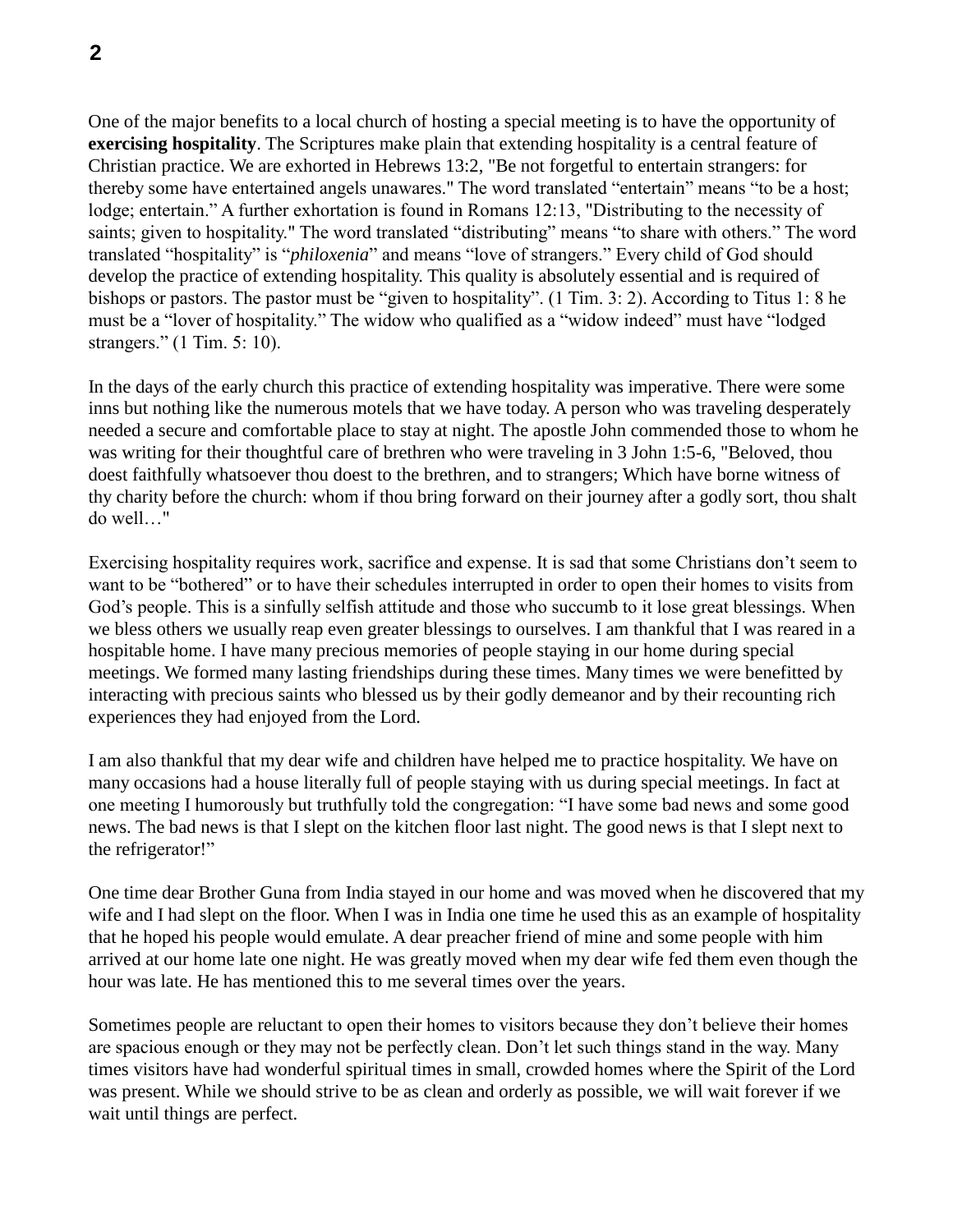So an additional benefit of showing hospitality is to set a good example for others. Christians should learn from each other and should have a good influence on each other. The wise man wrote in Proverbs 27:17, "Iron sharpeneth iron; so a man sharpeneth the countenance of his friend."

Still another benefit from practicing hospitality is that this will foster warm fellowship among the churches. While each local assembly stands alone before God, the churches should show great love toward one another and should cooperate with one another. It is obvious from his epistles that Paul was very concerned that the churches stay in touch with each other. He wrote very personal letters to them, calling individual names and informing them of each other. He collected money from the more prosperous churches to distribute to those in need. It is encouraging to visit like-minded churches and to realize that there are others who love the same things that we do and who have the same struggles in this sinful world that we have.

People from small and struggling churches tend to become discouraged and may develop the "lone ranger" attitude that Elijah did. They may conclude that they are all alone in their spiritual struggles. How encouraging it is when members of different churches can come together for worship and encouraging fellowship.

A very practical benefit of visitation among churches is the fact that many young people have found their spouses in such settings. Could there be any better place to meet a suitable mate for life than in a church meeting?

## **Preparing for the Special Meeting**

Looking forward to and preparing for a special meeting can be great fun. Just anticipating the saints who will come and worship with us, should fill us with joy and anticipation. It is very interesting to read of how God's people prepared for their associational meetings in the 1800s and early 1900s. They did not have freezers and many of the modern conveniences we have today. They would kill and cure meat from hogs and cattle and prepare for large numbers of people. The sisters would can many vegetables and fruits. Often some of the church members would house many guests, some as many as forty or fifty! They would get fresh straw, put it in their hay lofts and bed down many men. They planned ahead and they did it with joy.

We live in different times but the principles are the same. Some visitors, of course, prefer to stay in motels. This should not hinder us from gladly opening our homes to the Lord's people. In this day of canned goods, frozen foods, air mattresses, air conditioners, and other conveniences we should be able, with a little planning to prepare to take care of many people during our special meetings.

Even more important than the physical preparation is the spiritual preparation. We should be much in prayer. We should pray individually, in our families, in our church services and in called prayer meetings. We serve a pray-hearing, prayer-answering God. We must recognize our total dependence on Him. As the verse from the song clearly states, "All is vain unless the Spirit of the Holy One comes down."

We should also make plans to attend as much of the meeting as possible. This means clearing our calendars, the men perhaps taking some of their vacation days, etc. It would be well for us to imitate Mary as she took the time to sit at Jesus' feet, when He came for a visit. The Lord said of her in Luke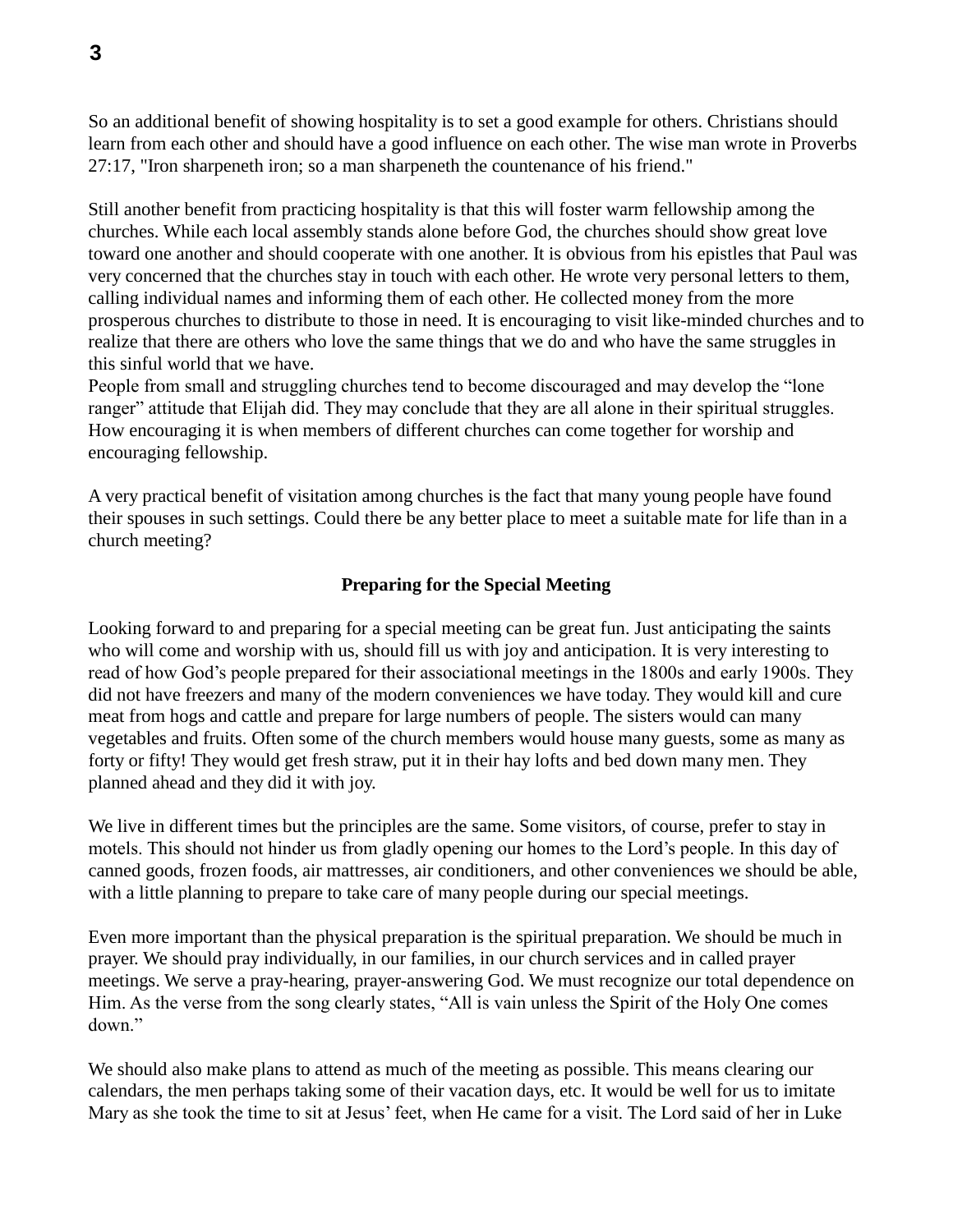10:42, "But one thing is needful: and Mary hath chosen that good part, which shall not be taken away from her."

## **Gleaning from the Special Meeting**

What spiritual advantages can we look forward to as we prepare for our meeting? We can consider it as a retreat, a special time to temporarily withdraw from the worldly influences that surround us. This is periodically necessary for the spiritual health of the child of God. The Lord Jesus recognized that sometimes His disciples needed to temporarily withdraw from their normal duties and to rest. He said in Mark 6:31, "… Come ye yourselves apart into a desert place, and rest a while…" We need spiritual rest as well as physical rest.

The special meeting is a good time to briefly imitate the church as she was in her earliest days. We read of these joyous times in Acts 2:42, "And they continued stedfastly in the apostles' doctrine and fellowship, and in breaking of bread, and in prayers."

We should be prepared to listen carefully to each sermon, to see if God is speaking to us through the preached word. While we should show our pastors the utmost respect as the men of God that He has placed over us, it is sometimes refreshing to hear preaching from men we do not normally hear.

We should anticipate making new friends and cultivating deep spiritual friendships. We should look forward to having warm fellowship with the guests in our homes and in having good, profitable godly conversations as we eat and as we have breaks from the preaching services.

One of the things that I enjoyed at associational meetings when I was a boy was to sit and listen to the preachers and other brethren discuss Scriptures as they sat outside under trees in between preaching services. When preachers came home with us, we often benefitted by their spiritual conversation and example.

Sometimes it might be convenient for some of the older women to get off with the younger women and girls and to give them counsel. This is exactly what is taught in Titus 2:3-5, "The aged women likewise, that they be in behaviour as becometh holiness, not false accusers, not given to much wine, teachers of good things; That they may teach the young women to be sober, to love their husbands, to love their children, To be discreet, chaste, keepers at home, good, obedient to their own husbands, that the word of God be not blasphemed."

## **While the Meeting is In Progress**

While we are enjoying the meeting let us make sure that we are continuing to think of others and to not be self-centered. Let us be observant to the needs of others, especially to the needs of our visitors. Make sure everyone feels welcome. If we see someone who seems to be lonely we must seek to befriend them and to let them know how very welcome they are. Our young people should not be in cliques, but should reach out to those they do not know so well and to those who seem to be shy.

There are many logistical issues that are always a factor when we entertain a number of people. There is food preparation, clean-up, garbage disposal, and similar tasks that must be performed. It makes things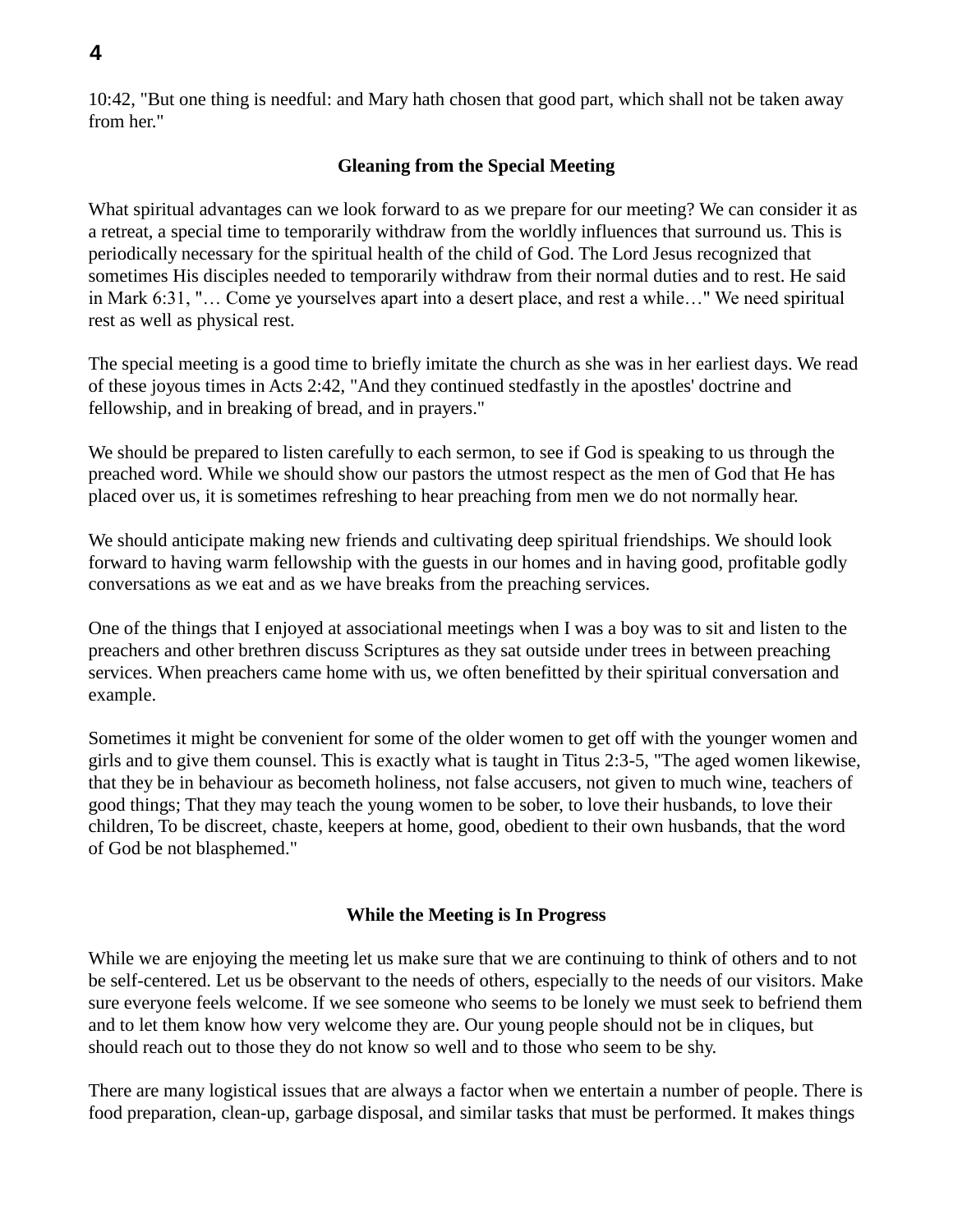much easier if everyone finds a way to help. It is not right to place the bulk of the burdens on a few dedicated people.

Some of the young adults may offer their services to mothers who have several small children to take care of.

## **Some Things to Be Avoided**

We must always be on our spiritual guard on all occasions. During our meeting, while we do enjoy fellowship, we must not concentrate on that to the exclusion of worshipping the Lord. For example, the young people could be so excited by being with their friends they could partially forget what we are met for. We must strive to maintain our spiritual focus.

It is also important that even during the meeting we try to find short periods of time when we do some personas Bible reading and praying. It is necessary that even when with the Lord's people we keep up our persona communion with the Lord.

We also must not let the meeting become an end in itself. The most important thing in serving God is consistent, obedient service. This we must do at all times. It is not just when we have a lot of people present that we should be enthusiastic about serving God.

Another big mistake we could make is just not to come to many of the services. It is impossible to get the full benefit unless we are present. Others can tell us of how good the preaching was, but that is not the same as being there.

## **A Word of Warning**

We need to have a deep appreciation of the blessings that God bestows on us. We must not despise them or take them for granted. We have been blessed with religious liberty in our country all the days of our lives. There is no guarantee that this will continue forever. The forces of evil and repression are obviously at work. We must make every effort to enjoy and participate in the things this liberty permits.

It is also true that we have enjoyed material prosperity for a very long time. We just take it for granted that we will always have transportation and enough money to provide fuel to go just about anywhere we desire. This could come to an end. Unemployment is high and the economy is in trouble and probably headed for much more serious trouble. While we have the means to travel and worship God with others we should do so.

## **The Most Important Consideration**

Of course the most important thing about anything we do is that God be glorified and His kingdom advanced. It certainly glorifies God when people make sacrifices of love to worship Him with His saints. Surely God must be pleased to see a large number of His saints coming together to worship Him and to fellowship around His glorious Person and Work. When we are blessed to entertain a special